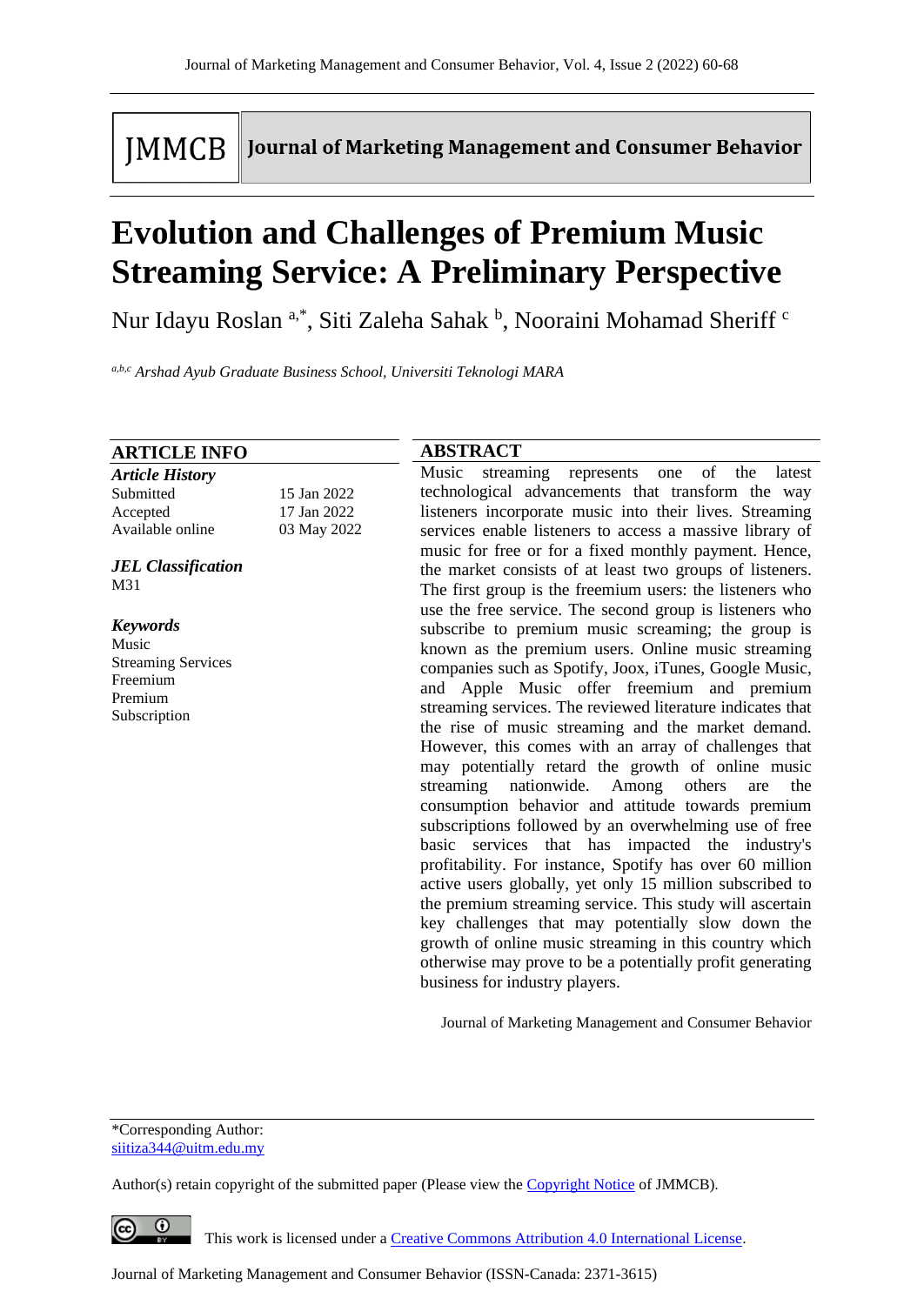### **INTRODUCTION**

In a broad sense, the music industry is a part of the media industry. The music business belongs to the radio station, in the sense of describing the old media industry. As part of the old media industry, the revenue created by the music industry is derived from the sales of vinyl records broadcast over radio (Lozic, 2020). The music industry has transformed from vinyl to streaming in migrating from the old to the digital media industry. As early as 1980, the manufacturing of cassettes has added to vinyl output (Fuentes et al., 2019). In total, sales of vinyl album and cassettes rapidly gained supremacy, but lasted only until the beginning of 1990. The onset of digital media has made it possible to produce CDs that have replaced traditional vinyl and cassette technologies very quickly (Simon, 2019).

Since the rise of digital channels for media distribution, the music industry has undergone a major transformation process, which was characterized by plummeting revenues and a strong growth in digital sales in recent years (Wlömert and Papies, 2016). Music streaming is the latest in a line of technological advancements that has transformed the way music has been incorporated into our lives (Krause et al., 2015; Lepa and Hoklas, 2015; Schramm, 2006). Music streaming services has created access to enormous libraries of music (some as large as 40-million songs) and allowed listeners to select individual songs or choose curated experiences (Krause et al., 2015; Weijters et al., 2014). The digital music revolution is heading into the next phase as listeners adopt streaming and subscription models in markets around the globe. Digital media streaming including music streaming, has also become increasingly popular among Malaysians. Streaming technology has made consuming music and listening habits more versatile. Music and streaming services made it possible to create playlists which could be shared between users. (Sinclair and Tinson, 2017). Among renowned online music streaming services includes Spotify, Joox, iTunes, Deezer, and SoundCloud, Google Music and Apple Music (Mäntymäki and Islam, 2015).

Streaming had made a strong market presence in 2020, with a revenue hike of 19.9 percent amounting to US\$13.4 billion. Paid subscription streaming was the key contributor with an increase of 18.5 percent. Streaming being a dominant format accounted for 62.1 percent of the global recorded music revenue. In fact it accounted for more than half of the global revenue in 48 markets, and attained revenue increase in 12 markets from 2019 (IFPI, 2021). However, in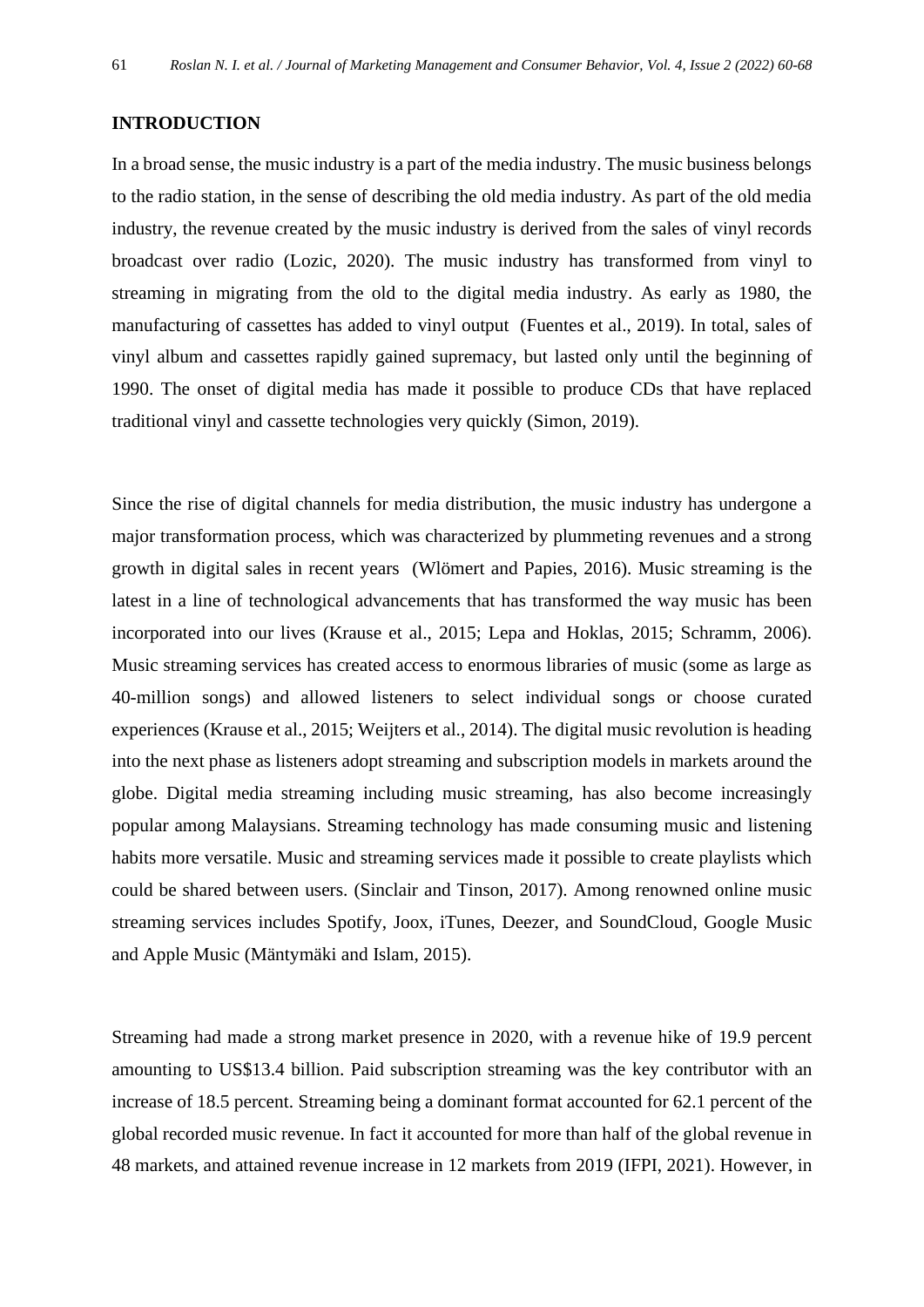2020, music consumption shifted from an ownership model to an access model, with revenues from downloads and other digital sources declining by 15.7 percent. Revenue from permanent downloads fell by 17.3 percent, accounting for less than 6% of total revenue and valued over more than US\$1.2 billion (IFPI, 2021). Liikkanen and Aman (2016), postulated the main resources for music consumption which offers an interaction practice with digital music are Spotify and YouTube. However, YouTube has been perceived as more sharable while Spotify as more faithful. Often YouTube has been utilized to complement the library of Spotify when it is perceived as incomplete. Consequently, in Asia, digital sales grew by 9.5 percent which exceeded 50 percent of total sales generated (IFPI, 2021).

According to International Federation of the Phonographic Industry (IFPI), the organization representing the recorded music industry worldwide, the world music market grew by 7.4% in 2020, being the sixth consecutive year of growth. Today, figures in IFPI's Global Music Report showed a total turnover of 21.6 billion US dollars for 2020 (IFPI, 2021). This was the sixth year in a row that revenues increased, stemming from continued increase in paid subscription streaming. This increase revenue trend was offset by a decline in physical and performance rights revenues (IFPI, 2021). Figure 1 shows the global recorded music revenues by segment in the year 2020.



*Figure 1: Global Recorded Music Revenues by Segment 2020 (IFPI, 2021)*

One Stop Music (OSM) is a collective organization established in 2006. The organization received full support from the Recording Industry Association of Malaysia (RIM) to represent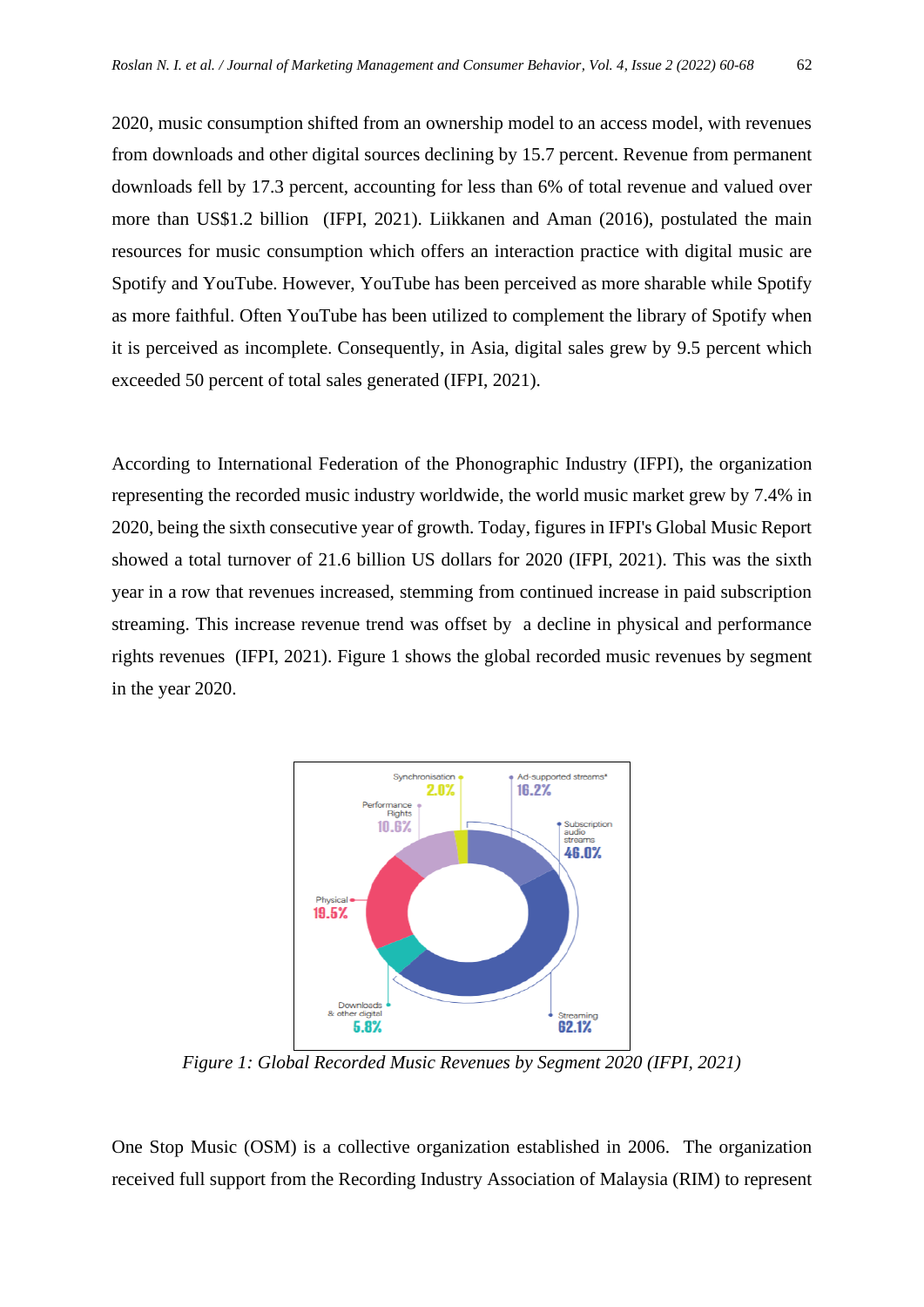independently owned RIM record label members to conveniently provide their members, content aggregators and users with digital license. OSM has evolved and merged to establish a new entity, One Stop Music Berhad (OSM) representing over 300 members, including record labels and music publishers and serves as a one stop clearing house for the majority of selfproducing music in Malay. It is also the 4th major music player in Malaysia after multinational record labels namely Sony Music, Universal Music, and Warner Music. OSM's objective is to represent as many local music rights holders as possible and to provide an equitable and costeffective platform to grow their digital music business (OSM, 2021). Many streaming providers have registered with OSM, such as Spotify, JOOX, YouTube Music, iTunes, TikTok, and Deezer (OSM, 2021).

Among the online music streaming service provider, the Freemium business model has received more attention as opposed to the Premium business model because of its high-volume user traffic in the absence of heavy promotion investment. In fact, academics and practitioners have increasingly subscribed to this business model. This study aims to explore key challenges that may potentially slow down the growth of online music streaming in this country which otherwise may prove to be a potentially profit generating business for industry players.

# **Defining the concept of freemium and premium music streaming services**

### *Freemium Music Streaming Services*

Since 1980's the well-known Freemium business models were introduced by software companies to offer free versions of music streaming services that provided limited features. The core service delivered basic quality such as stability and general technical competency. These quality factors are important for the music streaming services even on a freemium level (Hamari et al., 2020). Freemium's business model is based on offering basic services to listeners, as suppliers earn their revenues through advertising. In short, if advertisers' benefits are sufficiently large from listed advertisements compared to the intrinsic value of the platform, listeners that use the basic service will not pay anything (Sato, 2019). In anticipation, listeners will over time develop requirements for advanced features and therefore use premium services (Wagner et al., 2014). Incidentally matters such as unauthorized downloading (Hampton-Sosa, 2017) and attitude towards digital music services (Dörr et al., 2013; Fernandes and Guerra, 2019) have been gaining the attention of researchers in recent times.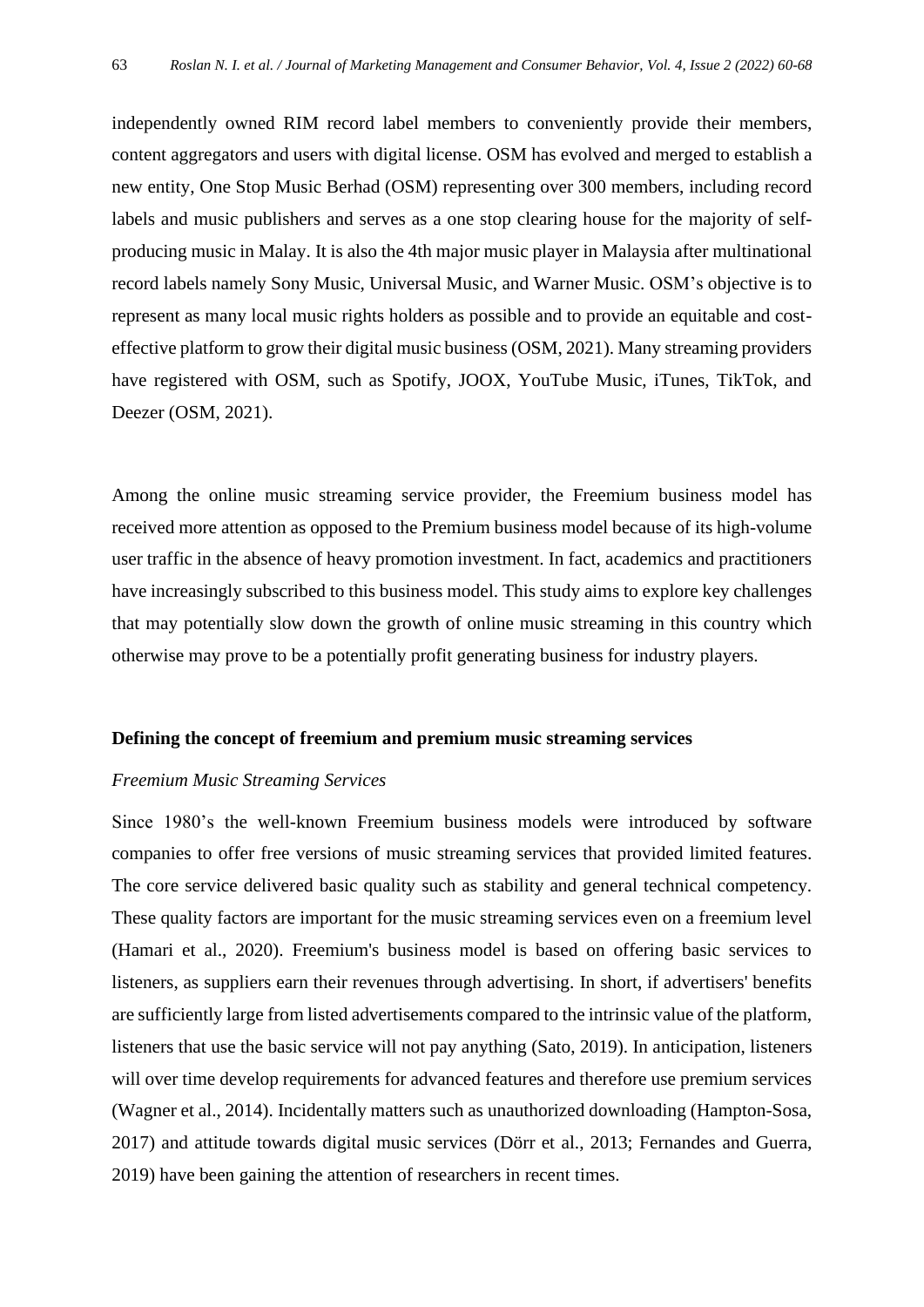Many music streaming services offer referral bonuses for introducing friends to the paid service which seemingly is more appealing when the product is free. Furthermore, freemium is more successful than the 30-day free trial or other limited-term offers because listeners are apprehensive of time-consuming cancellation processes and find indefinite free access more appealing (Kumar, 2014). Additionally, the freemium rate of 1% is probably too low, especially if there is a sole reliance on subscription revenue. As such, the New York Times and LinkedIn, also generate revenue from online advertising. This indicates that when too much of what is being offered is free, listeners are left with few reasons to upgrade, or that listeners don't understand or value the premium features offered (Kumar, 2014). In a nutshell, converting 5% of 2 million monthly visitors is preferred to converting 50% of 100,000 visitors. Henceforth, the best long-term strategy is to aim for a moderate conversion rate ranging from 2% to 5% combined with a high volume of traffic. However, if a small market is targeted, aim for a higher rate (Kumar, 2014). To sum the idea of providing listeners with free music streaming services stems from the industry's desire to reduce music piracy, avoid lower sales due to piracy, and lower revenue for music rights holders (Aguiar, 2017).

#### *Premium Music Streaming Services*

To date music streaming services enables listeners to either access a huge library of music for free or for a fixed monthly payment. The rise of music streaming services and explosion in number of users (IFPI, 2016) has made it important for the industry to understand the consumption behavior of listeners. More so, the overwhelming use of free basic streaming models is a cause of concern to the industry due to its lack of profitability (Kim et al., 2017). For instance, Spotify has over 60 million active users worldwide, however, only 15 million of them pay for its Premium service (Mantymaki and Islam, 2015). Basing on this trend, music streaming service providers have strived to increase the number of paid streaming service subscribers in order to create a positive net effect on revenue (Wlömert and Papies, 2016). Music streaming users will get full access when they subscribe to the premium version. According to Aguiar and Waldfogel (2018), users tend to turn to other premium platforms of access because the possibility to stream offline for the free version does not offer.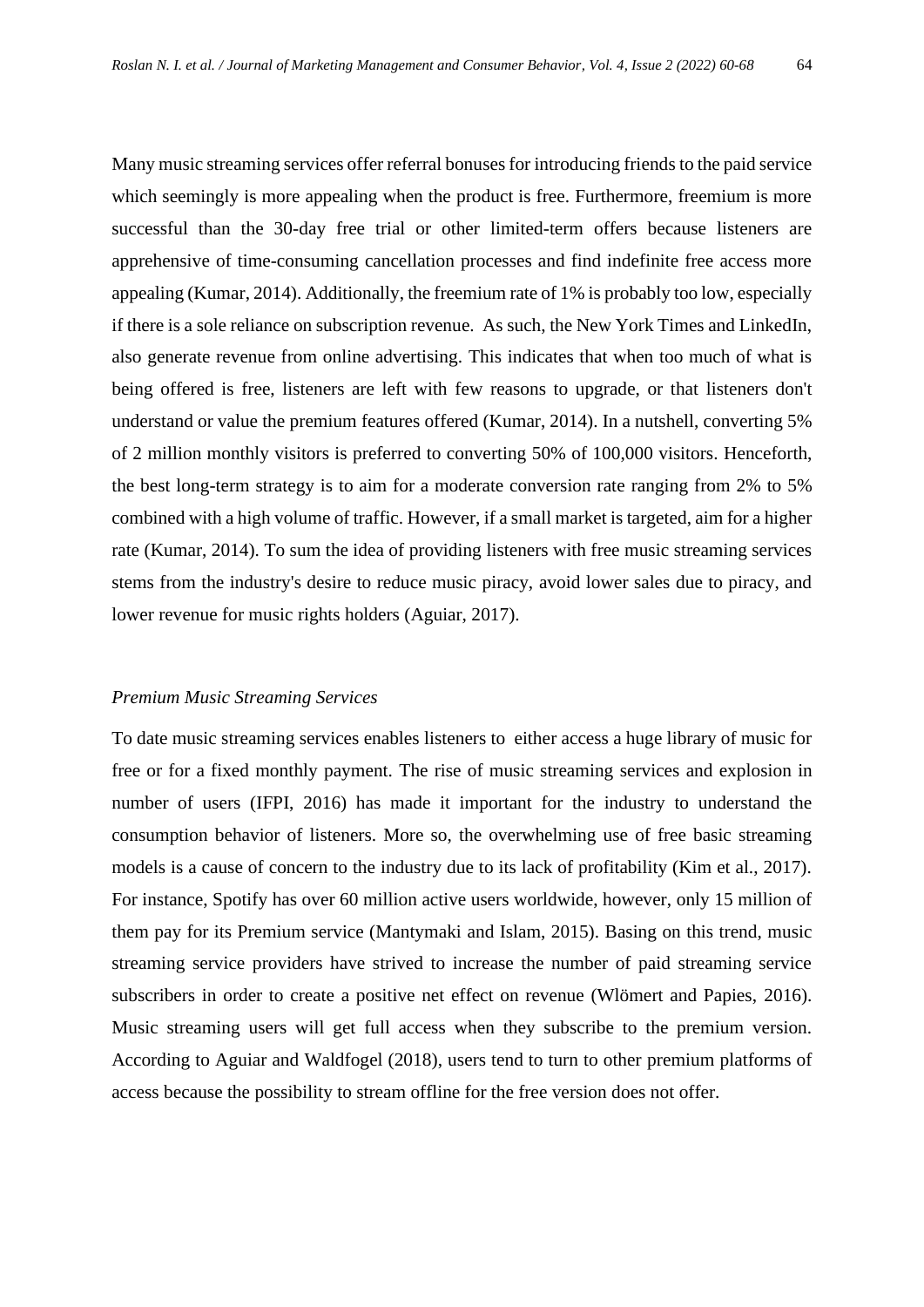Premium account gives the consumer the ability to download and choose the songs they want to listen. By way of contrast, free accounts subscribers can only listen to content online and can hear content in a "shuffle" mode only. Spotify allows users to freely listen to content or pay a subscription fee that can be cancelled on the premium account at any time (Amalina, 2019). Moreover, additional features such as enhanced content quality and exclusive content may be available in the premium version. Studies have uncovered that listeners who upgrade and retain a premium subscription of music streaming service have derived pleasure and enjoyment from doing so (Mäntymäki et al., 2019). Music can be played in audio and video formats with a premium account without advertisement. Music tracks can be downloaded to listen offline. Moreover, the paid account also frees up music in the background. If you are a free user, when you switch to other apps and turn off the screen, the YouTube Music app stops playing (Wong, 2019).

#### **CHALLENGES OF PREMIUM MUSIC STREAMING SERVICES IN MALAYSIA**

Music streaming services encompasses two groups of users notably basic users called freemium and premium subscription called premium users (Mäntymäki et al., 2019). A large amount of high value content is revealed in the free portion. Nevertheless, users are eager to pay for added value a premium music streaming service offers by looking for a rich and unique content experience and satisfaction derived from the content (Bertholdson, 2015).

A major challenge for online music streaming services for many years now is to understand and model the behavior of users for such service. This has resulted in a large number of works being commissioned on click modelling for web search and online advertising. User behavior modelling is equally important to music streaming services, since currently there is no user interaction data sets available to the public. To this end, where the design of systems such as premium music streaming service, must be based on the use of implicit feedback, this is an obvious limitation (Brost et al., 2019). There are two characteristics of music streaming service namely access to a large library of music and the geographical independence, as long as the user has purchased the premium account so as to be able to listen offline. This also applies to MP3 players, as music listening options continue to evolve.

*.*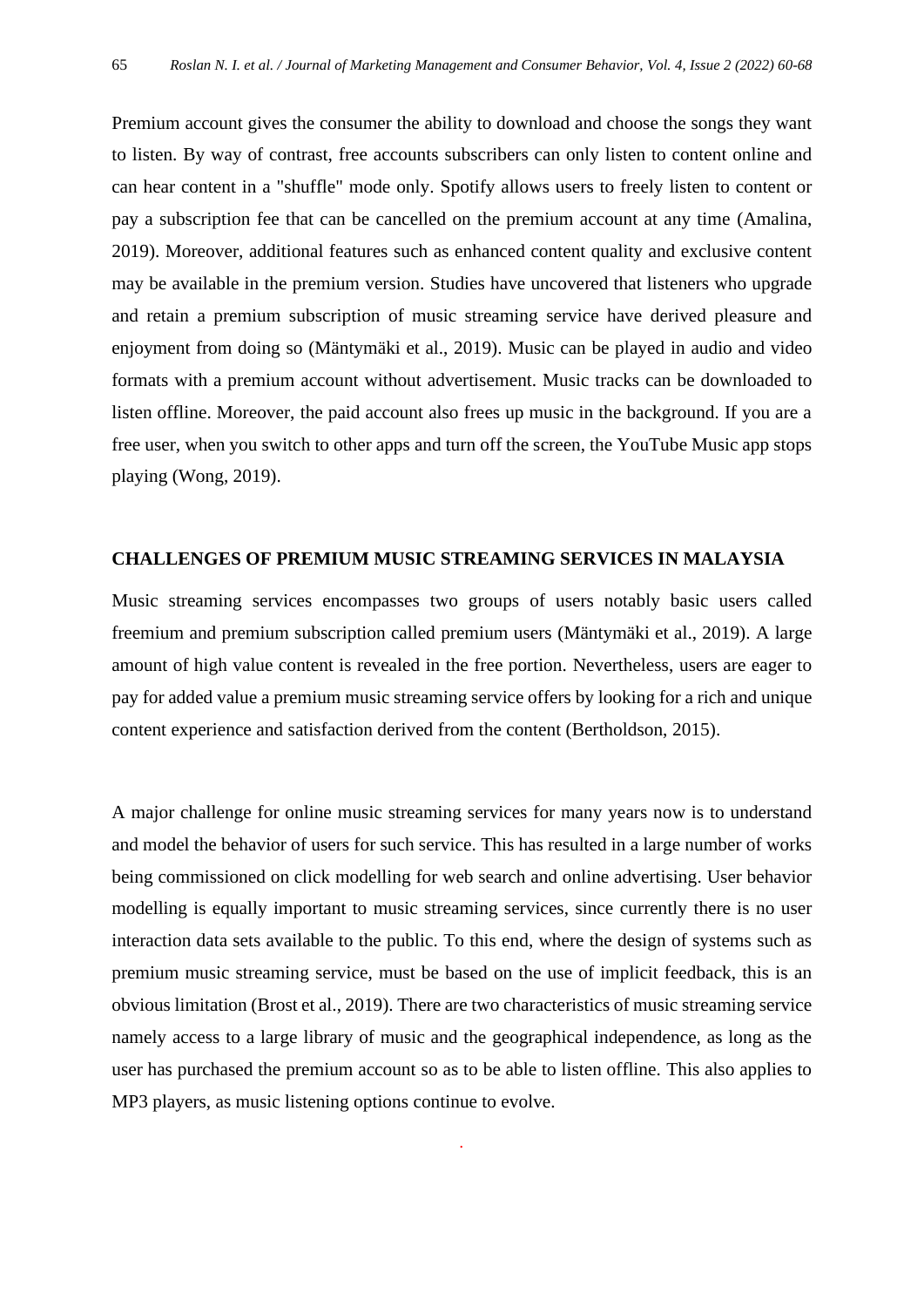Additionally, content is critical for a service platform that offers a freemium option and to convert freemium consumers into premium subscribers (Shardul, 2017). Freemium offers a similar experience to the premium service, therefore there is a need to increase user's intent to purchase the premium version. Literature has showed that price is a main consideration in users development of purchase intention for paid music streaming service (Shardul, 2017).

Moving on the Internet has led to innovation that spans many technological advances in information technology. The music industry is a case in point where the Internet has undergone a phenomenal transformation to date. Despite the much-discussed issue of music piracy, Recording Industry Association in 2019 has reported a retail revenue of about \$11.1 billion in the American music industry. This is up from 9.8 billion dollars from 2018 and 8.8 billion dollars in 2017. The consumption of streams increased from 75% in 2018 to 79% in 2019. Thus, implying the presence of positive growth potentials in the music streaming services. In Malaysia, JOOX, for instance, has launched 'JOOX Originals' in the year 2020 as part of its comprehensive 2020 development plan. About 46.1% of music streaming users in Malaysia use JOOX (Lim, 2020).

Nevertheless, the path to profitability is long and windy. Despite the increasing popularity of music streaming among users, streaming music services is confronted by various challenges such as free minded mentality, limited available income in focus markets for the listeners, relative insufficiency in mobile data accessibility, piracy prevalence, prevalence among the mass market consumers of low-end smartphones and also lack of knowledge on how music streaming will increase the growth market (McKinsey and Company, 2016).

#### **CONCLUSION AND FUTURE RESEARCH DIRECTIONS**

The music streaming services similarly to digital online music, has incorporated several features, abilities to fulfill the needs of music listeners. Technology has evolved rapidly across various industries including the music industry. The music industry is stiving very hard to increase paid subscriptions by converting free listeners into paid subscribers to ensure their long-term survival. Yet, many music streaming service providers fight this new reality because the psychological and social purchasing motivations of consumers cannot be clearly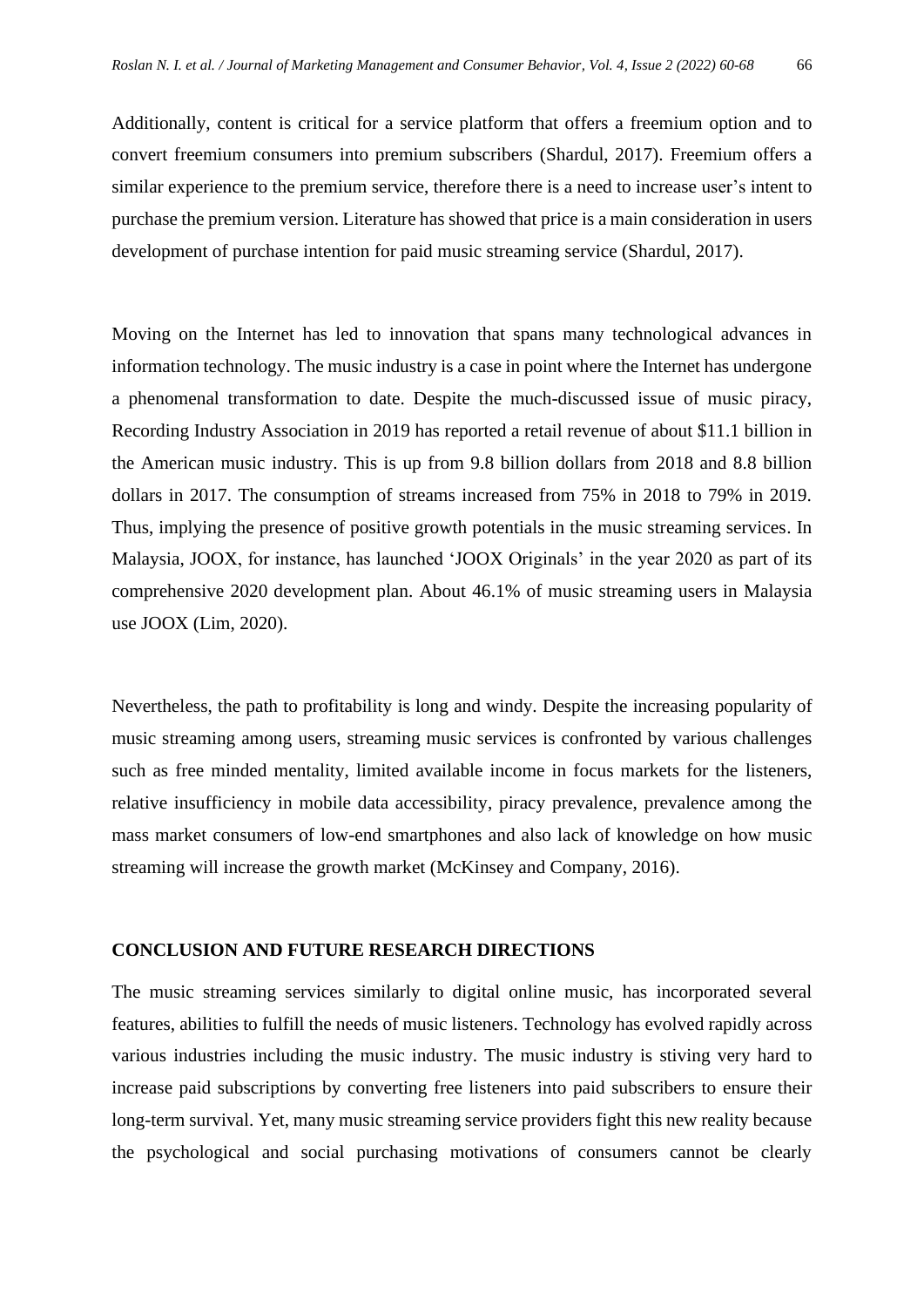understood. Government in Malaysia also have to institute proper and effective legislation to promote as well as safeguard the growth of this industry.

To date the local music industry is still undergoing a major revolution. Unlike the American music industry in recent years, premium music services in particular have grown. Nevertheless, greater insights into the intention drivers of individuals to subscribe premium music streaming is much needed. Consequently, the importance of assessing the time needed to reach the critical masses and determining the probability of technology innovation success or failure of Premium music streaming for business managers is also of equal importance.

## **REFERENCES**

- Aguiar, L. (2017). Let the music play? Free streaming and its effects on digital music consumption. *Information Economics and Policy*, *41*, 1–14.
- Amalina, N. P. (2019). Proposed marketing strategy based on behavioral intention in using Spotify: Differences between free and premium users. *International Journal of Education and Research*, 7(5), 73–90.
- Bertholdson, S. (2015). *Consumers perception of freemium services : Factors influencing consumers choice of premium or free services*. Unpublished Master's Thesis, Luleå University of Technology.
- Brost, B., Mehrotra, R., & Jehan, T. (2019). The music streaming sessions dataset. *The Web Conference 2019 - Proceedings of the World Wide Web Conference, WWW 2019*, *1*(1), 2594–2600.
- Dörr, J., Wagner, T., Hess, T., & Benlian, A. (2013). Music as a service as an alternative to music piracy?: An empirical investigation of the intention to use music streaming services. *Business and Information Systems Engineering*, *5*(6), 383–396.
- Fernandes, T., & Guerra, J. (2019). Drivers and deterrents of music streaming services purchase intention. *International Journal of Electronic Business*, *15*(1), 21–42.
- Fuentes, C., Hagberg, J., & Kjellberg, H. (2019). Soundtracking: Music listening practices in the digital age. *European Journal of Marketing*, *53*(3), 483–503.
- Hamari, J., Hanner, N., & Koivisto, J. (2020). "Why pay premium in freemium services?" A study on perceived value, continued use and purchase intentions in free-to-play games. *International Journal of Information Management*, 51,102040
- Hampton-Sosa, W. (2017). An exploration of essential factors that influence music streaming adoption and the intention to engage in digital piracy. *International Journal of Electronic Commerce Studies*, *8*(1), 97–134.
- IFPI. (2021). *Global Music Report*. https://www.ifpi.org/wpcontent/uploads/2020/03/GMR2021\_state\_of\_the\_industry.pdf
- Krause, A. E., North, A. C., & Hewitt, L. Y. (2015). Music-listening in everyday life: Devices and choice. *Psychology of Music*, *43*(2), 155–170.
- Kumar, V. (2014). *Making freemium work*. https://hbr.org/2014/05/making-freemium-work
- Lepa, S., & Hoklas, A. K. (2015). How do people really listen to music today? Conventionalities and major turnovers in German audio repertoires. *Information Communication and Society*, *18*(10), 1253–1268.
- Liikkanen, L. A., & Aman, P. (2016). Shuffling services: Current trends in interacting with